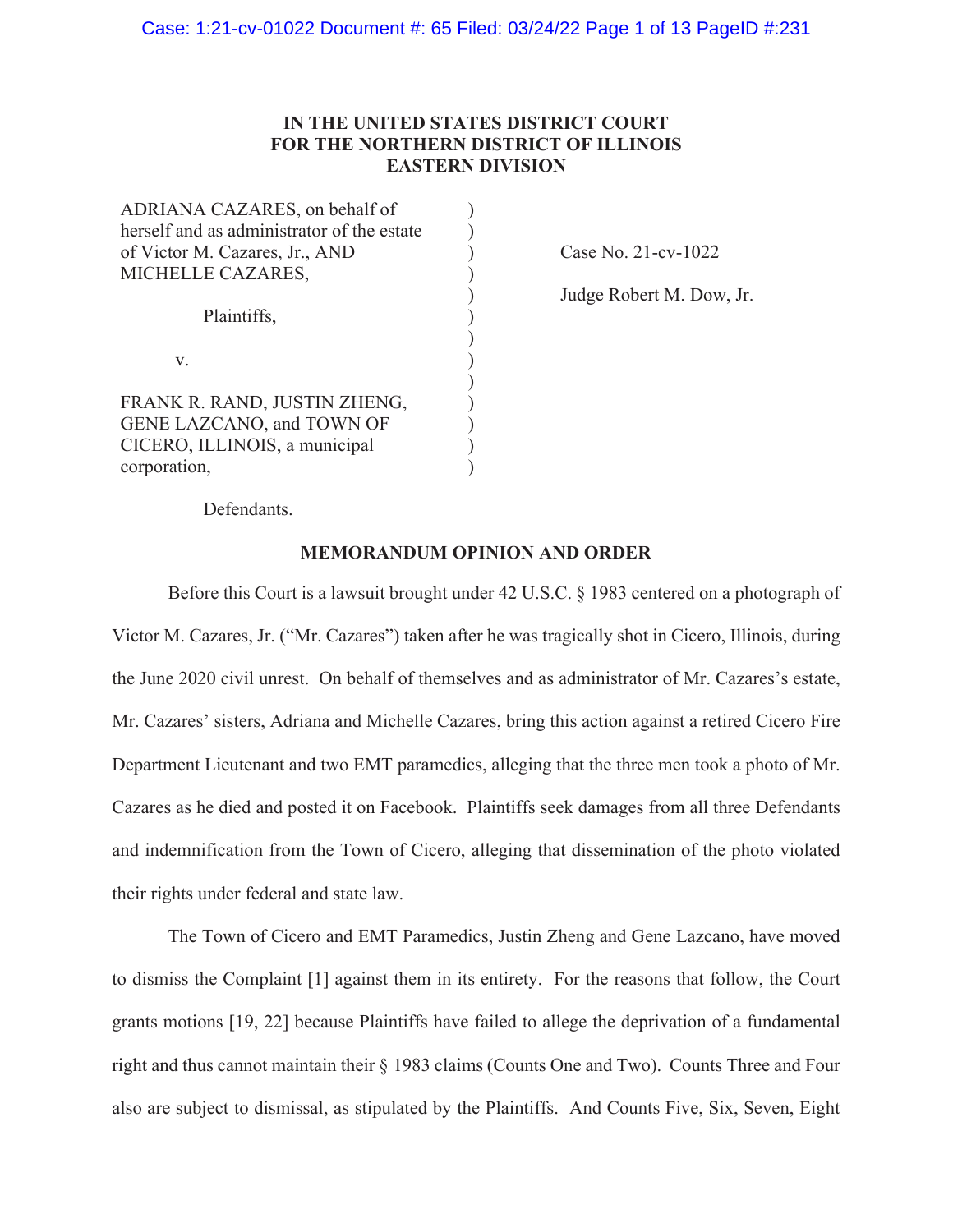### Case: 1:21-cv-01022 Document #: 65 Filed: 03/24/22 Page 2 of 13 PageID #:232

and Nine—all state law claims—are dismissed without prejudice as the Court declines to exercise supplemental jurisdiction given the dismissal of all federal claims.<sup>1</sup> Accordingly, the Court dismisses the Complaint [1] in its entirety. A final judgment will be entered consistent with Federal Rule of Civil Procedure 58 in favor of Defendants and against Plaintiffs on Counts One through Four.<sup>2</sup> Plaintiffs are free to refile Counts Five through Nine in state court within one year pursuant to 735 ILCS 5/13-217. Civil case terminated.

# **I. Background3**

During the summer of 2020, millions of individuals gathered across the country to engage in protest activity, including in the town of Cicero, Illinois. [1 (Compl.) at ¶¶ 1, 21]. Among other things, the protesters called for an end to racial injustice and excessive use of force by members of law enforcement. [*Id.*]. On June 1, 2020, while protests were ongoing in Cicero, police reported that looting and vandalism had also broken out. [*Id.* at ¶¶ 21–22]. Victor M. Cazares, Jr. ("Mr. Cazares") gathered with several neighbors in front of a local grocery to discourage looting. [*Id.* at ¶¶ 4, 23–24]. At around 6 p.m., shots fired by an unknown person hit Mr. Cazares in the head. [*Id.* at ¶ 25]. The Town of Cicero dispatched two Cicero Fire Department EMT paramedics, Justin Zheng and Gene Lazcano, to administer emergency medical care. [*Id.* at ¶¶ 16, 17, 26]. When Zheng and Lazcano reached Mr. Cazares at 6:23 pm, he was still breathing and had a pulse. Paramedics Zheng and Lazcano dispensed medical aid to him. [*Id.* at ¶¶ 27–28]. Nevertheless, Mr. Cazares died later that evening. [*Id.* at ¶¶ 29, 4].

<sup>&</sup>lt;sup>1</sup> Diversity jurisdiction does not exist in this case because at least one Plaintiff and three Defendants are domiciled in Illinois.

 $2$  Although Defendant Rand has not yet filed a responsive pleading, the analysis as to Counts One through Four applies equally to all Defendants and thus dismissal and final judgment is appropriate at this time.

<sup>&</sup>lt;sup>3</sup> The Court accepts as true all of Plaintiff's well-pleaded factual allegations and draws all reasonable inferences in Plaintiff's favor. *Killingsworth v. HSBC Bank Nev., N.A.*, 507 F.3d 614, 618 (7th Cir. 2007).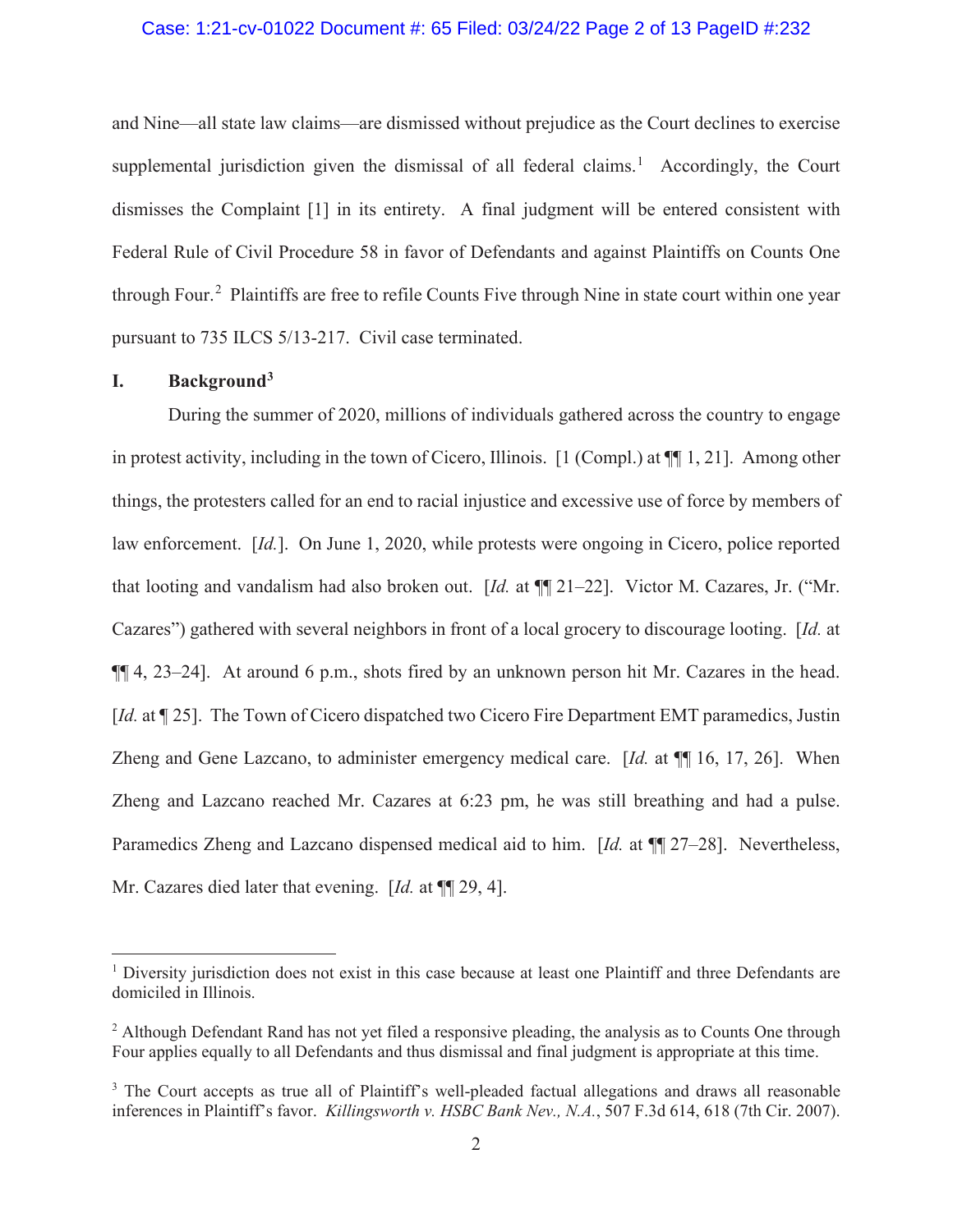#### Case: 1:21-cv-01022 Document #: 65 Filed: 03/24/22 Page 3 of 13 PageID #:233

Central to this Complaint, a photo of Mr. Cazares, wounded and on a stretcher, was disseminated on social media. According to the Complaint, while administering aid, "Zheng and Lazcano, took or caused another to take, one or more photograph[s] of Mr. Cazares without his consent." [1 (Compl.) at ¶ 30]. According to the Complaint, the photograph depicts "Mr. Cazares on the ambulance stretcher, his head having been bandaged and dying" with the stretcher "covered in blood and the bandage roll on Mr. Cazares' head \* \* \* red and wet." [*Id.* at ¶ 31]. Another individual, Defendant Frank R. Rand, posted that photograph of Mr. Cazares to an 8,000-member Facebook group "for people who grew up in Cicero, Illinois" at 6:25 p.m., *i.e.*, within two minutes of the paramedics' arrival on the scene. [*Id.* at ¶ 32]. Accompanying the photo is the message, "[c]ome to Cicero to loot and break shit! Get a free body bag!! Nice head shot!!" [*Id.* at ¶ 34].

Also relevant here, the Complaint alleges that Rand has "significant contacts" with Zheng, Lazcano, and the Cicero Fire Department (CFD) and that all three men played a role in the disclosure of the photograph. [1 (Compl.) at ¶ 15]. Although Rand is a resident of Michigan, he is also a former lieutenant of the CFD, for which he worked for twenty-six years until his retirement in 2019. [*Id.*]. The Complaint further states that the Paramedics played a role in the disclosure of the photo:

[b]ased on the fact that [the] photo shows Mr. Cazares on the ambulance stretcher with wounds bandaged, was posted within two minutes of the ambulance arrival, and was posted by a person with ties to the CFD, Plaintiffs are informed and believe that Defendants Zheng and Lazcano took the photograph and supplied it to Rand, or acted in conspiracy with another who did so.

[*Id.* at ¶ 35]. The Complaint also alleges that Mr. Cazares, his family, and "others associated with them" endured offensive comments and taunts following the Facebook post and "suffered grievous injuries" "as a result of Defendants' actions." [*Id.* at ¶¶ 36–37].

This lawsuit followed. Mr. Cazares' sister, Adriana Cazares, filed suit in federal court on behalf of herself and as Administrator of the Estate of Victor M. Cazares, Jr. Another sister,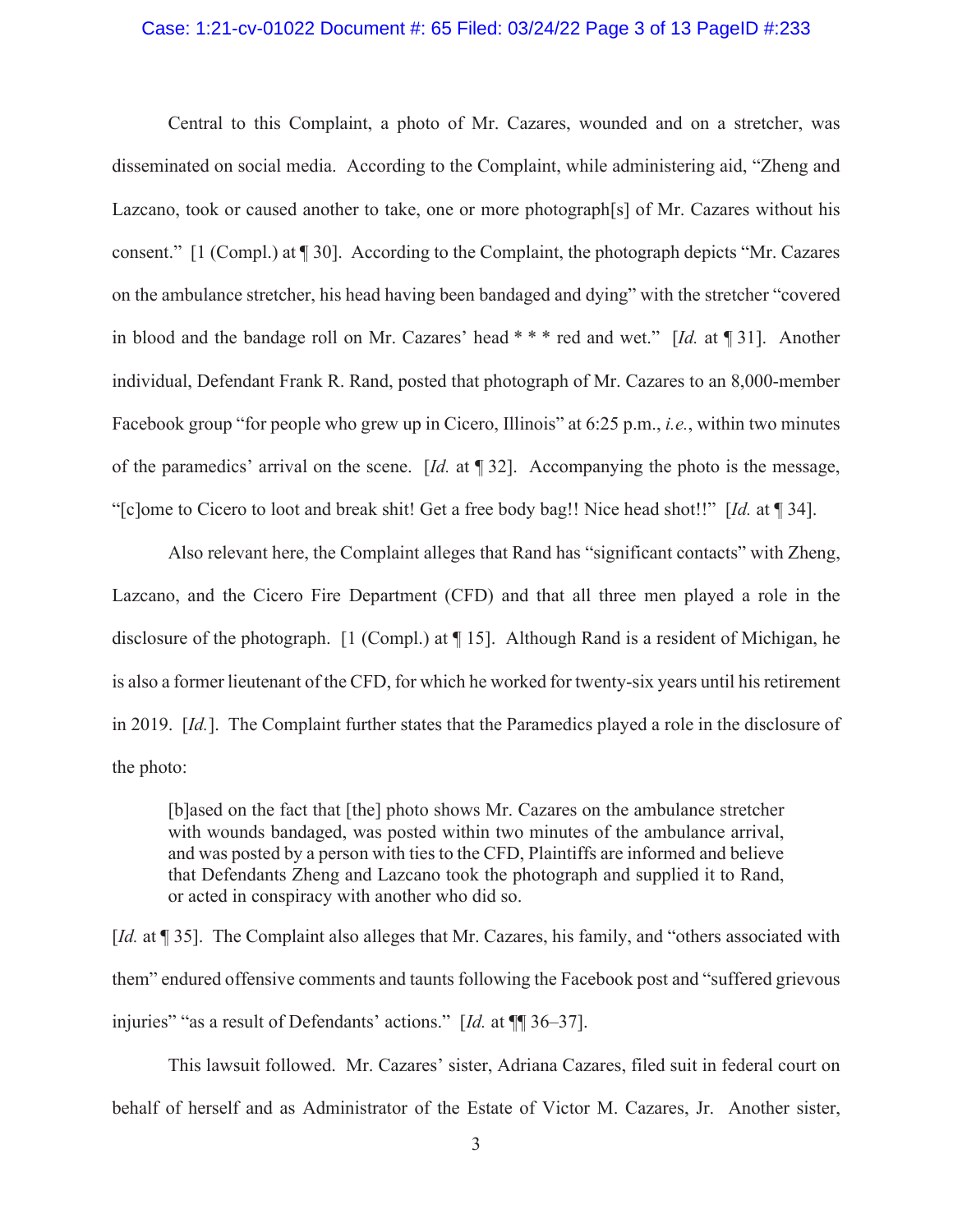#### Case: 1:21-cv-01022 Document #: 65 Filed: 03/24/22 Page 4 of 13 PageID #:234

Michelle Cazares, is a co-Plaintiff. Paramedics Zheng and Lazcano, Frank R. Rand, and the Town of Cicero ("Cicero") are the four Defendants. In the Complaint [1], Plaintiffs allege that Defendants violated 42 U.S.C. § 1983 by depriving and conspiring to deprive Plaintiffs of their federal due process rights under the Fourteenth Amendment (Counts One and Two), together with a mixture of state law claims for invasion of privacy, defamation, breach of contract, intentional infliction of emotional distress, and state law conspiracy (Counts Three, Four, Five, Six, Seven). The Complaint also seeks indemnification from Cicero (Count Eight) and to hold Cicero liable under the principle of *respondeat superior* (Count Nine) as Zheng's and Lazcano's employer.

Three of the four defendants moved to dismiss the Complaint in its entirety. Defendant Town of Cicero ("Cicero") moved [19] to dismiss under Federal Rule of Civil Procedure 12(b)(6). Subsequently, Defendants Zheng and Lazcano (collectively "Paramedic Defendants") moved [22] pursuant to Rule 12(b)(6). Those motions are now before this Court.

### **II. Legal Standard**

To survive a Rule 12(b)(6) motion to dismiss for failure to state a claim upon which relief can be granted, the complaint typically must comply with Rule 8(a) by providing "a short and plain statement of the claim showing that the pleader is entitled to relief," Fed. R. Civ. P. 8(a)(2), such that the defendant is given "fair notice of what the \* \* \* claim is and the grounds upon which it rests." *Bell Atl. Corp v. Twombly*, 550 U.S. 544, 555 (2007) (alteration in original) (quoting *Conley v. Gibson*, 355 U.S. 41, 47 (1957)). "A pleading that offers 'labels and conclusions' or 'a formulaic recitation of the elements of a cause of action will not do.'" *Ashcroft v. Iqbal*, 556 U.S. 662, 678 (2009) (quoting *Twombly*, 550 U.S at 555). In determining whether the complaint meets this standard, the Court accepts as true all of Plaintiff's well-pleaded factual allegations and draws all reasonable inferences in Plaintiff's favor. *Killingsworth*, 507 F.3d at 618.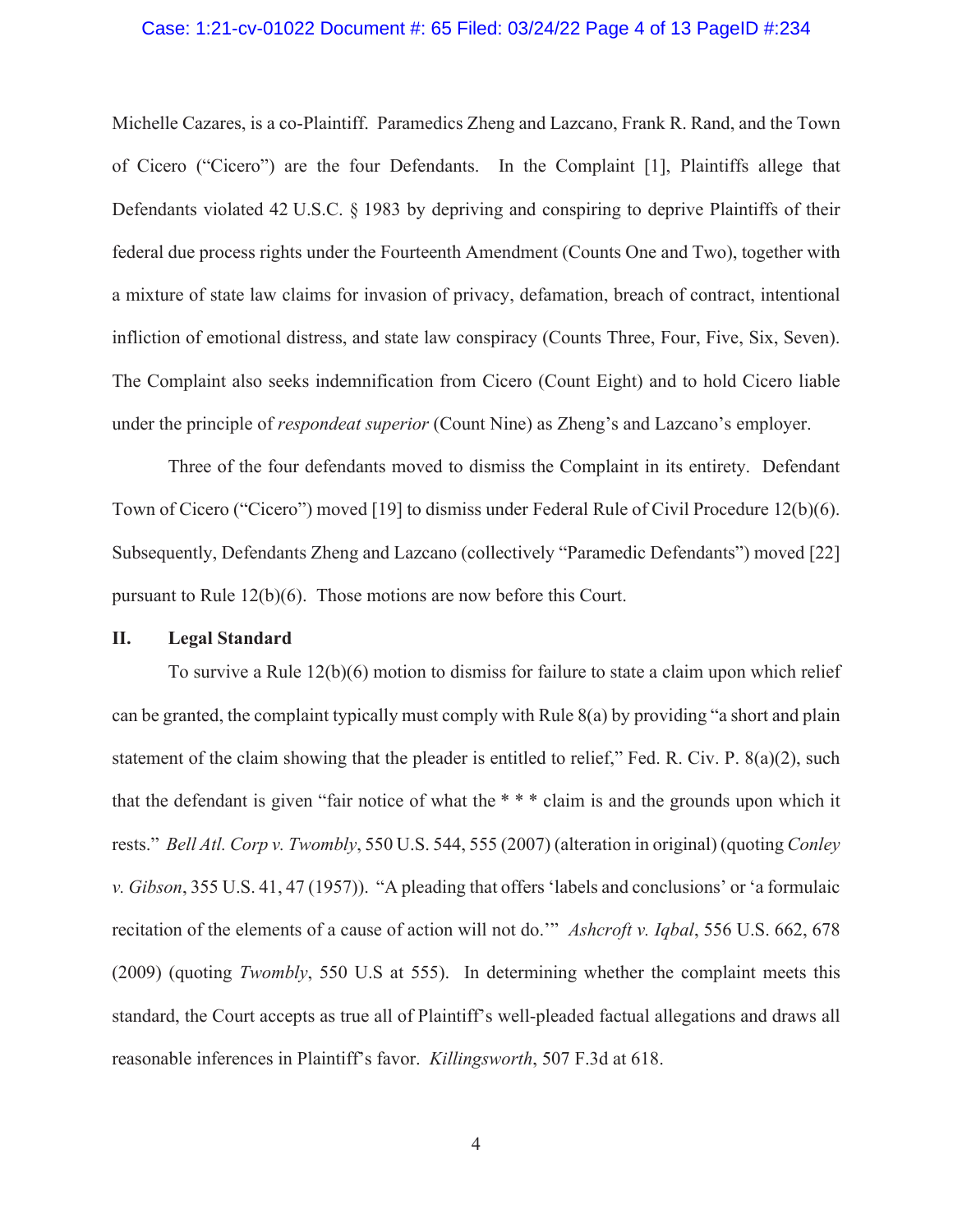### **III. Analysis**

Both Cicero and the Paramedic Defendants move to dismiss the Complaint [1] in its entirety. In its motion [19], Cicero argues that (1) it is not liable to indemnify the Individual Defendants, (2) the Complaint does not state plausible claims for a violation of substantive due process, defamation, breach of contract, and *respondeat superior*, (3) the conspiracy counts should also therefore be dismissed, and (4) the Tort Immunity Act bars liability against the Town for violations of the remaining state law claims. Similar to Cicero's second basis for dismissal, the Paramedic Defendants assert in their motion [22] that the Complaint fails to plausibly allege the deprivation of a fundamental right for substantive due process purposes or conspiratorial agreement among the Paramedic Defendants and Mr. Rand. The Paramedic Defendants likewise seek the dismissal of the remainder of the Complaint, arguing that (1) state-law claims for invasion of privacy, defamation, and intentional infliction of emotional distress do not survive the death of Mr. Cazares, (2) the Complaint does not state a claim for breach of contract, and (3) the allegations do not state Michelle Cazares' damages.

#### **A. Federal Law Claims**

The Court begins and ends this order—and the entire case in federal court—with its assessment of Plaintiffs' federal law claims. Counts One and Two of the Complaint allege that Defendants violated 42 U.S.C. § 1983 by depriving (Count One) and conspiring to deprive (Count Two) Plaintiffs' substantive due process rights under the Fourteenth Amendment. Both Cicero and Paramedic Defendants assert that the Complaint fails to allege a violation of a fundamental right. Plaintiffs respond that the Complaint adequately alleges that the Paramedic Defendants deprived and conspired with Rand to deprive Plaintiffs of the "qualified constitutional right to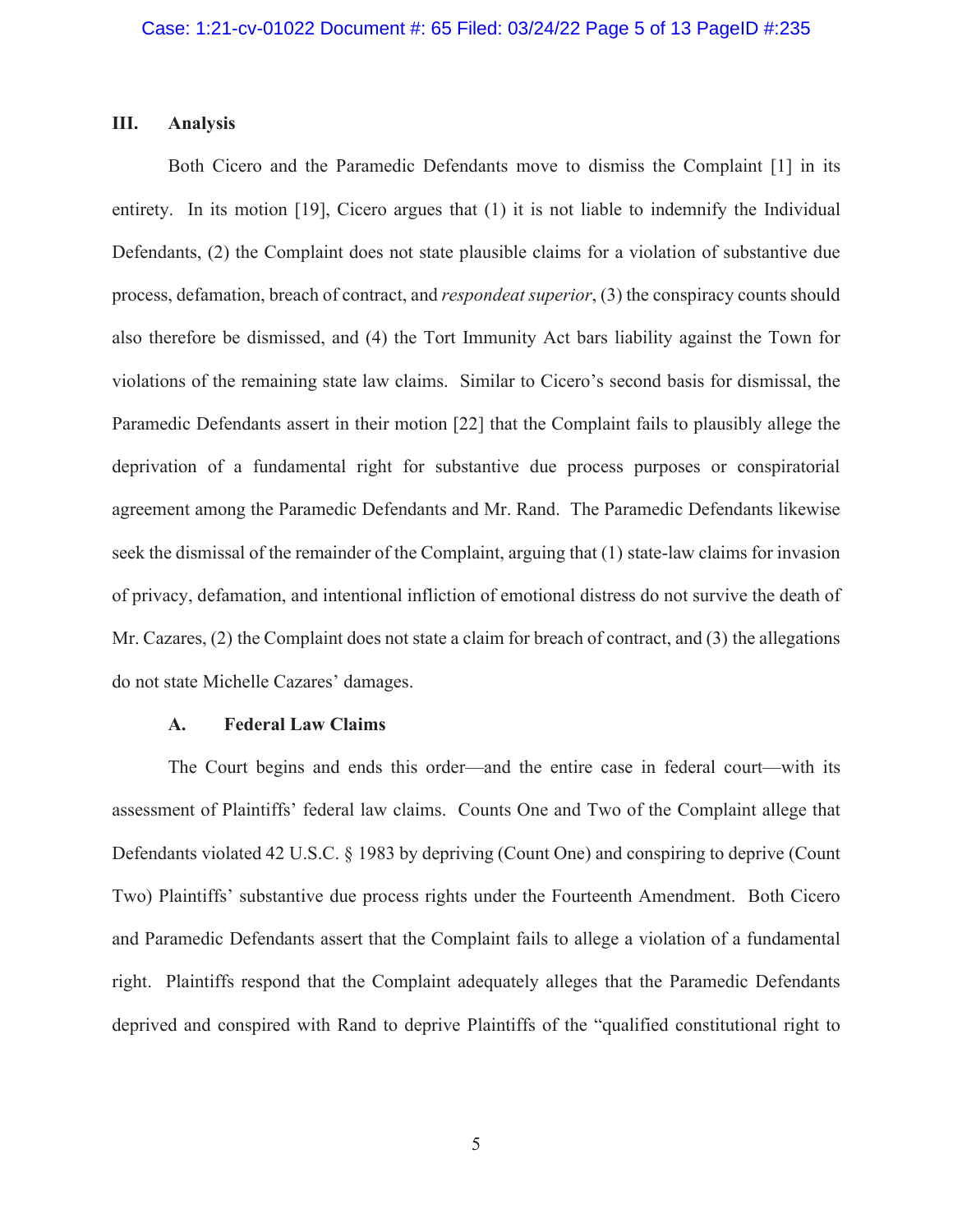#### Case: 1:21-cv-01022 Document #: 65 Filed: 03/24/22 Page 6 of 13 PageID #:236

medical privacy" under color of law. [27 (Pls.' Consolidated Resp. to Defs.' Mots. to Dismiss ("Pls.' Consolidated Resp.")) at 5].

Defendants have the better of the argument. The Due Process Clause of the Fourteenth Amendment "provides heightened protection against government interference with certain fundamental rights and liberty interests." *Washington v. Glucksberg*, 521 U.S. 702, 720 (1997). However, "[g]iven its slippery nature, the requirements for stating a substantive due process claim are similarly vague. A plaintiff must allege that the government violated a fundamental right or liberty. And that violation must have been arbitrary and irrational. Substantive due process protects against only the most egregious and outrageous government action." *Campos v. Cook County*, 932 F.3d 972, 975 (7th Cir. 2019) (citations omitted); *Nelson v. City of Chicago*, 992 F.3d 599, 604 (7th Cir. 2021) ("To allege a viable substantive due process claim, [a plaintiff] would need to allege conduct under color of state law that 'violated a fundamental right or liberty' and was so 'arbitrary and irrational' as to 'shock the conscience'").

However, the Seventh Circuit has stressed that "the scope of substantive due process is very limited." *Campos*, 932 F.3d at 975 (quoting *Tun v. Whitticker*, 398 F.3d 899, 902 (7th Cir. 2005)). To be sure, in assessing purported violations of a fundamental right or liberty, the Supreme Court has held that "liberty" extends to certain rights beyond those "specific freedoms protected by the Bill of Rights." See *Washington v. Glucksberg*, 521 U.S. at 720 (enumerating, for example, the right to marital privacy and bodily integrity). Nevertheless, as the Seventh Circuit explained in *Nelson v. City of Chicago*, 992 F.3d 599 (7th Cir. 2021), "[s]ubstantive due process protects only 'those fundamental rights and liberties which are, objectively, deeply rooted in this Nation's history and tradition,' and must be subject to 'careful description.'" *Id.* at 604 (internal quotation marks omitted) (quoting *Washington v. Glucksberg*, 521 U.S. at 720–21).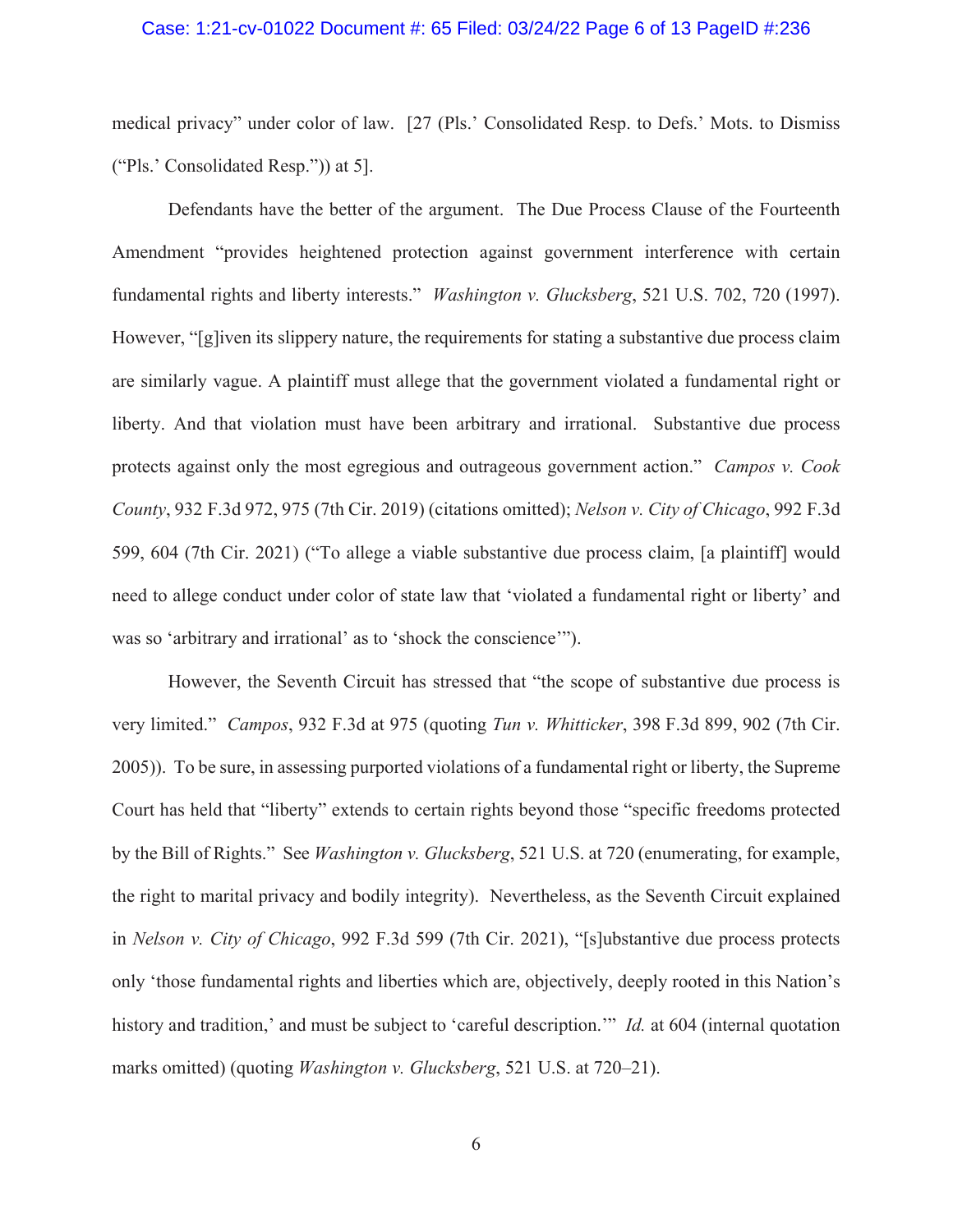#### Case: 1:21-cv-01022 Document #: 65 Filed: 03/24/22 Page 7 of 13 PageID #:237

The purported liberty interest asserted by Plaintiffs is the disclosure of private medical information. Although the Supreme Court "has never held that the disclosure of private information denies due process," the Seventh Circuit has read the High Court's Fourteenth Amendment jurisprudence to "suggest that there might be a due process right to the nondisclosure of certain private information." See *Wolfe v. Schaefer*, 619 F.3d 782, 784–85 (7th Cir. 2010) (citing *Whalen v. Roe*, 429 U.S. 589, 599–600 (1977)). "The courts of appeals, including [the Seventh Circuit], have interpreted *Whalen* to recognize a constitutional right to the privacy of medical, sexual, financial, and perhaps other categories of highly personal information information that most people are reluctant to disclose to strangers." *Wolfe*, 619 F.3d at 785 (collecting cases); see also *Denius v. Dunlap*, 209 F.3d 944, 955–58 (7th Cir. 2000); *Anderson v. Romero*, 72 F.3d 518, 521–22 (7th Cir. 1995) ("A number of cases in the lower federal courts, including our own, building on *Whalen* and *Nixon*, recognize a qualified constitutional right to the confidentiality of medical records and medical communications."). Under this line of reasoning, for example, a court in this district recently denied a motion to dismiss a Fourteenth Amendment Due Process claim brought by a plaintiff who alleged that a police chief had violated his privacy under the Fourteenth Amendment by publicly disclosing his purported HIV status on Snapchat. See *Logan v. City of Evanston*, 2020 WL 6020487, at \*4 (N.D. Ill. 2020).

To determine the outer contours of the right to confidentiality of private medical records, two additional principles guide this Court. First, the Supreme Court "ha[s] always been reluctant to expand the concept of substantive due process because guideposts for responsible decisionmaking in this unchartered area are scarce and open-ended." *Washington v. Glucksberg*, 521 U.S. at 720 (quoting *Collins v. Harker Heights*, 503 U.S. 115, 125 (1992)). Extending liberty interests "to a great extent, place[s] the matter outside the arena of public debate and legislative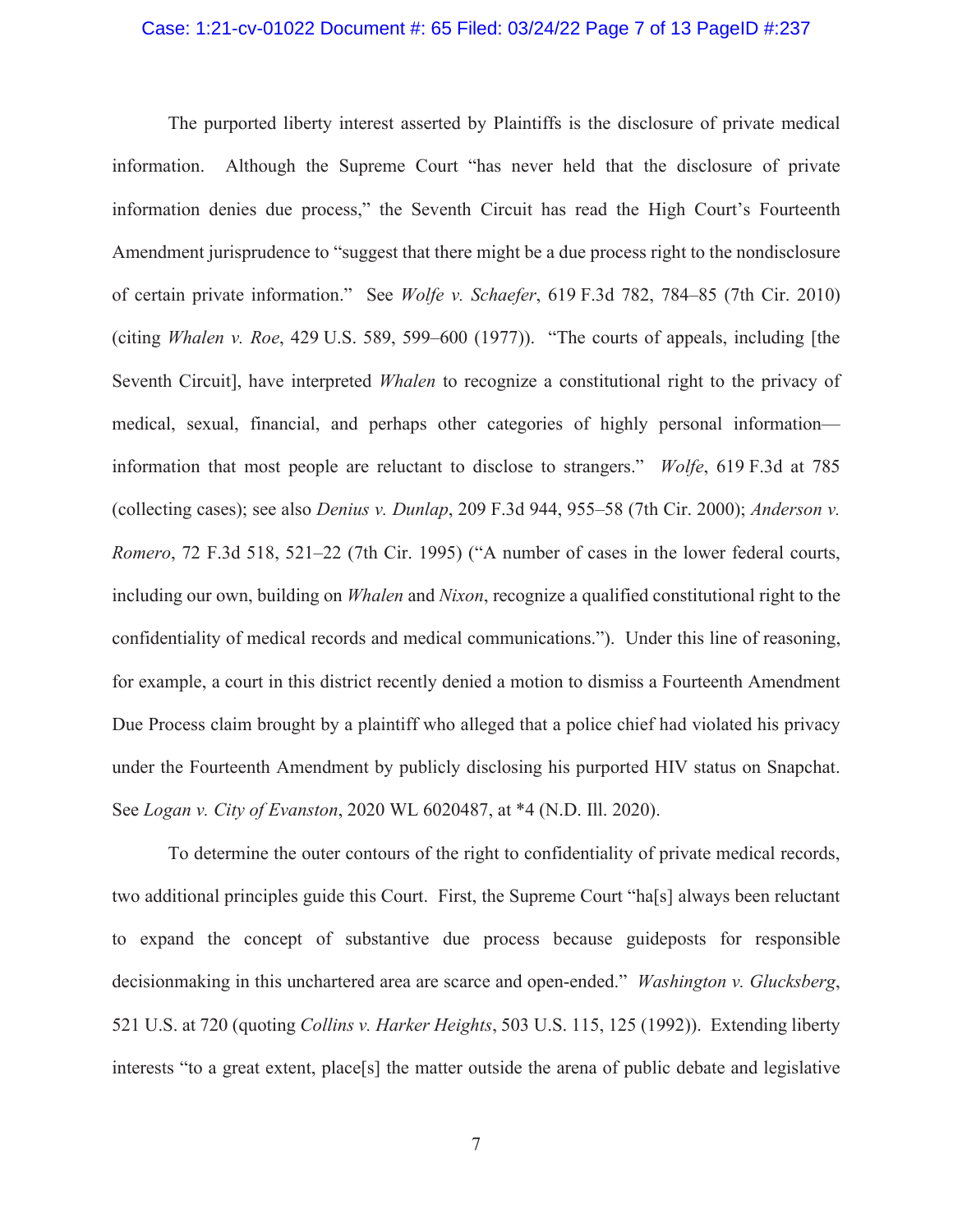#### Case: 1:21-cv-01022 Document #: 65 Filed: 03/24/22 Page 8 of 13 PageID #:238

action," and thus the Supreme Court exercises "'the utmost care whenever [it] is asked to break new ground in this field' lest the liberty protected by the Due Process Clause be subtly transformed into the policy preferences of the Members of [the] Court." *Id.* at 721 (citation omitted) (quoting *Moore v. East Cleveland*, 431 U.S. 494, 502 (1977)).

Second, this Court is mindful that the right to be free from the public disclosure of personal information may run up against other deeply rooted traditions enshrined in the Constitution. For that reason, the Seventh Circuit observed that while the circuit courts of appeals have recognized the right to keep certain information private, "[t]he Supreme Court \* \* \* has seemed more interested in limiting the right of informational privacy than in its recognition and enforcement." *Wolfe*, 619 F.3d at 785*.* For example, the Supreme Court "has held that reputation is not part of the liberty that the due process clauses protect, even though concern with reputation is one of the principal reasons people don't want personal information about themselves broadcast to strangers," "that the First Amendment forbids a state to punish broadcasting the name of a murdered rape victim if her name is in judicial records open to public inspection," and that "the publicizing of highly personal information that is not in a record open to public inspection is privileged if there is a public interest in access to the information." See *id.* (citations omitted) (describing, *e.g.*, *Paul v. Davis*, 424 U.S. 693, 711–13 (1976); *Cox Broadcasting Corp. v. Cohn*, 420 U.S. 469, 494–96 (1975); *The Florida Star v. B.J.F.*, 491 U.S. 524, 532–34 (1989); *Bartnicki v. Vopper*, 532 U.S. 514, 534–35 (2001)). These cases, in particular, *Paul v. Davis*, "casts doubt on the propriety of basing a federal constitutional right to informational privacy on a state's decision to recognize such privacy as a species of liberty or property" and "illustrates the modern Supreme Court's expansive view of freedom of speech and of the press, a view that casts doubt on *any* effort to limit the public disclosure of personal information, however private." *Id.*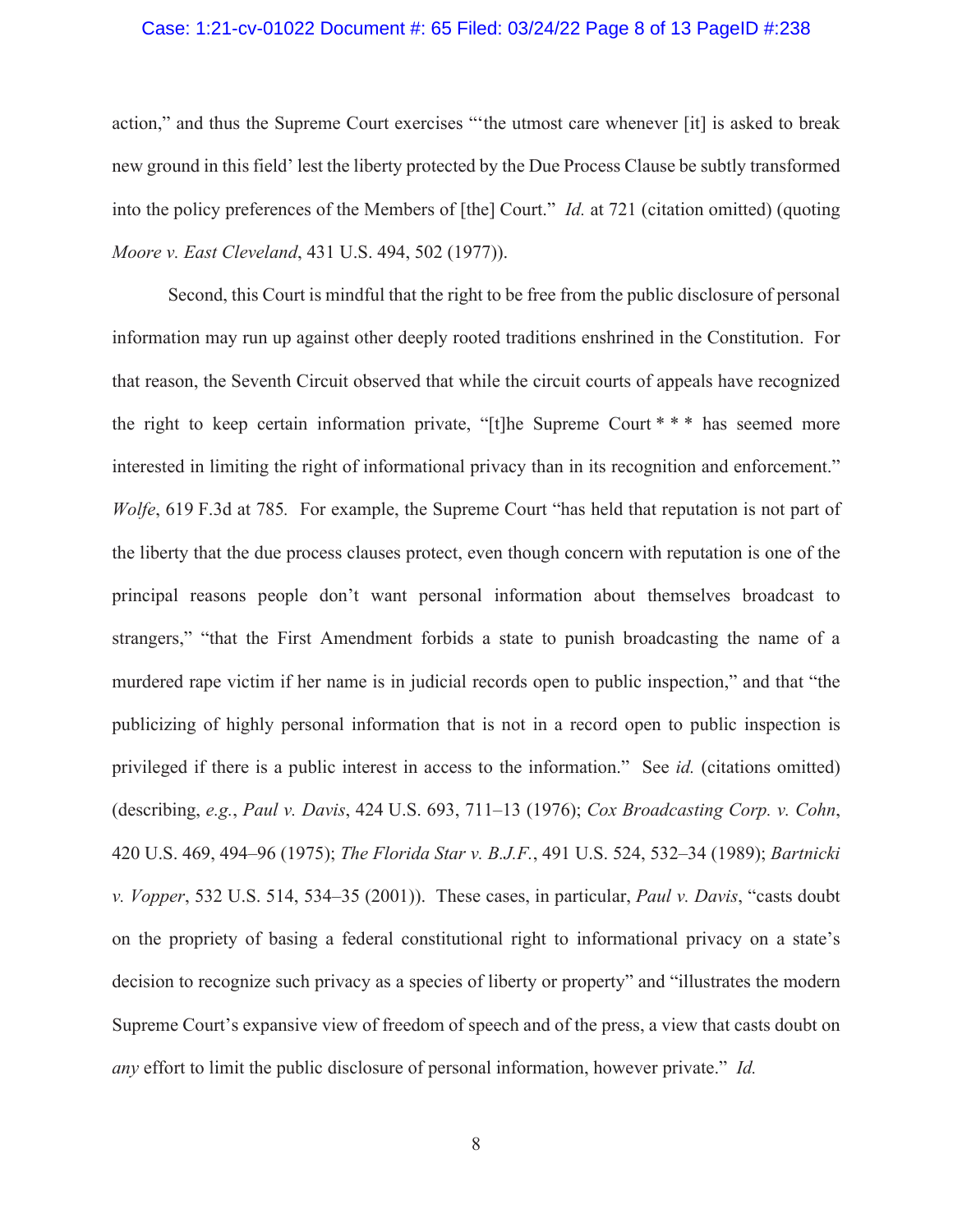#### Case: 1:21-cv-01022 Document #: 65 Filed: 03/24/22 Page 9 of 13 PageID #:239

In this case, the Court agrees with Defendants that the Complaint does not allege a violation of Plaintiffs' fundamental rights or liberties because Defendants did not publicly disclose *private* medical information. The photo neither captured a private scene, nor medical information that was not already readily accessible to the naked eye. Rather, the photograph at the center of this litigation captured an image of a tragic scene that occurred in a public forum (on the street, in front of a grocery story), visible in plain sight, surrounded by other people (*e.g.*, at a *minimum* the community members with whom Mr. Cazares gathered), during a protest on a matter of wide public interest and of great public concern. Simply put, the Complaint does not allege that the photo uploaded by Mr. Rand revealed or exposed *private* medical information.

Because the Defendants did not reveal private medical information, Plaintiffs' reliance on *Logan v. City of Evanston*, 2020 WL 6020487 (N.D. Ill. 2020), is misplaced. To be sure, the photograph may have included Cazares' "medical condition, including his conscious state and severe head injuries" and its caption may have allowed "recipients of the post" to "infer that Mr. Cazares was fatally injured." [27 (Pls.' Consolidated Resp.) at 5] (citing [1 (Compl.) at ¶¶ 6, 31, 34]). But unlike the HIV status of the Plaintiff in *Logan*, Mr. Cazares' condition was visible to passersby and community members alike, so the photo posted by Mr. Rand did not divulge private information and Defendants did not "reveal[] Mr. Cazares' medical condition," as his condition was obvious to anyone on the scene. [27 at 5]. In contrast to the information disclosed in *Logan*, Cazares' allegations therefore do not "contain enough factual content to make out a claim for governmental violation of his medical privacy." See 2020 WL 6020487, at \*4.

Plaintiffs' attempt to assert a liberty interest in the photograph also fails because it concerns a matter of substantial, legitimate public interest. While Mr. Cazares' death is undoubtedly tragic and deeply personal for his family members, consider the context. In Plaintiffs' own words, the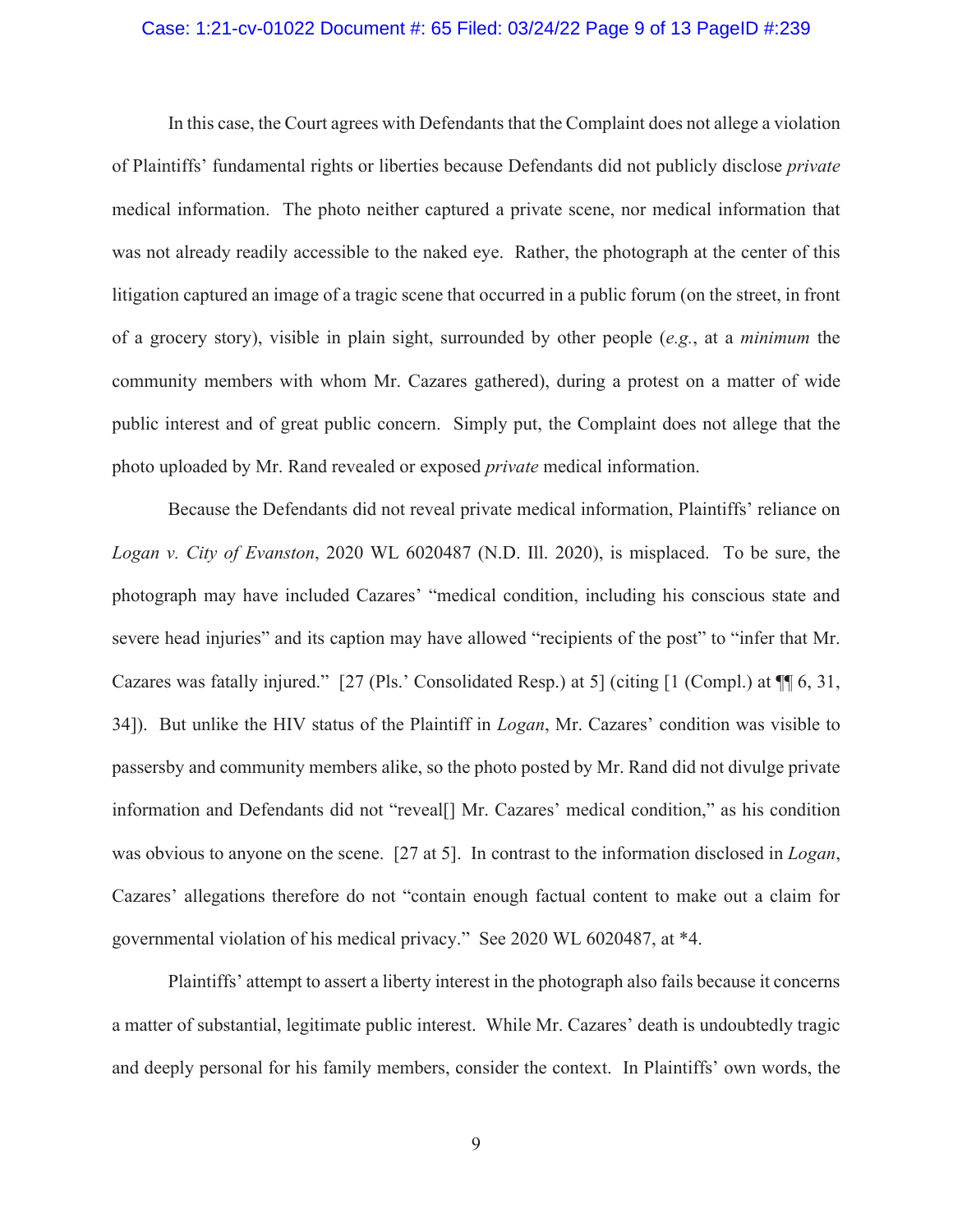#### Case: 1:21-cv-01022 Document #: 65 Filed: 03/24/22 Page 10 of 13 PageID #:240

Complaint seeks to hold Defendants liable for publishing a photo taken during a protest centered on "calls for action to end racial injustice and excessive use of force by members of law enforcement" and to support the Black Lives Matter Movement. [1 (Compl.) at ¶ 1]. The protests themselves, as well as photos and commentary documenting events incident to the protests, are matters of public importance. Publication of a photo depicting any facet of the protests—even a photo that is disturbing—is a matter of "substantial public interest." Compare *Wolfe*, 619 F.3d at 786 (affirming dismissal of Fourteenth Amendment claim premised on the disclosure of matter of substantial public interest).

Furthermore, the photo captures an incident that occurred on a public street during a protest. In other words, the Complaint implicates free speech and expression under the First Amendment (an enumerated constitutional right), at a public event held in a public forum, where those rights are at their zenith. A Complaint that seeks to suppress photos documenting activity implicates the exact concerns raised by the Seventh Circuit in *Wolfe*, which warned about the tension between informational privacy and free speech. *Wolfe*, 619 F.3d at 785. Taking Plaintiffs' theory to its logical extreme, any image of a protestor, police officer, or passerby injured during a protest would convey "medical" information and would be subject to this "qualified medical information" right and thus prohibited from dissemination. Not only would recognizing a right to be free from disclosure of photos of violence and injury like Mr. Cazares's undermine the ability to document, disseminate, and engage in discourse about police treatment of protestors (and citizens' treatment of the police), but it would also have potentially suppressed the video from Minneapolis that sparked the 2020 protests in the first place. Such a result does not comport with the First Amendment.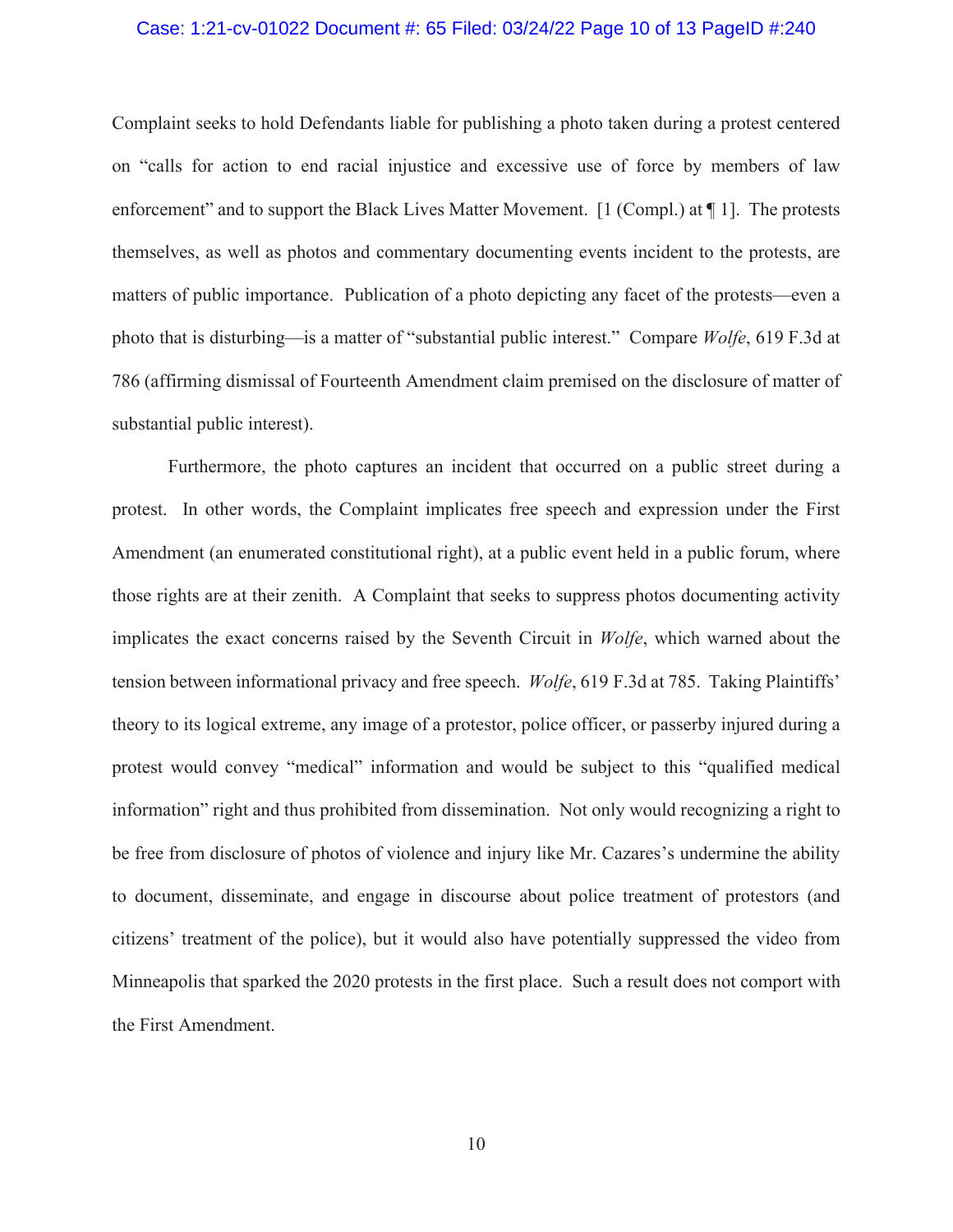#### Case: 1:21-cv-01022 Document #: 65 Filed: 03/24/22 Page 11 of 13 PageID #:241

In sum, the Court dismisses Count One because the Complaint does not allege that any Defendants deprived Plaintiffs of a fundamental liberty in violation of the Fourteenth Amendment. Count Two for conspiracy to deprive Plaintiffs' rights likewise must be dismissed, because there is no underlying constitutional deprivation from which to sustain the conspiracy claim. See *Campos*, 932 F.3d at 978 ("[G]iven [Plaintiff's] failure to state any underlying constitutional claims, he hasn't alleged any conspiracy between the \* \* \* defendants"); *Dix v. Edelman Financial Services, LLC*, 978 F.3d 507, 518 (7th Cir. 2020) ("[A] plaintiff must allege and prove both a conspiracy and an actual deprivation of rights; mere proof of a conspiracy is insufficient to establish a section 1983 claim" (internal quotation marks and citation omitted)).

#### **B. Remaining State Law Claims**

With the dismissal of all of Plaintiff's  $\S$  1983 claims, the only claims remaining in the case arise under state law. Plaintiffs concede that their state law claims for invasion of privacy (Count Three) and defamation (Count Four) should be dismissed because they do not survive Mr. Cazares' death. Plaintiffs' other claims include breach of contract (Count Five), intentional infliction of emotional distress (Count Six), civil conspiracy (Count Seven), indemnification (Count Eight), and *respondeat superior* (Count Nine). Where the state law claims are based on the supplemental jurisdiction of 28 U.S.C. § 1367 rather than the diversity jurisdiction of 28 U.S.C. § 1332, the "sensible presumption [is] that if the federal claims drop out before trial, the district court should relinquish jurisdiction over the state-law claims." *Refined Metals Corp. v. NL Industries Inc*., 937 F.3d 928, 935 (7th Cir. 2019) (quoting *Williams Elecs. Games, Inc. v. Garrity*, 479 F.3d 904, 907 (7th Cir. 2007)); see also *Black Bear Sports Group, Inc. v. Amateur Hockey Ass'n of Ill., Inc.*, 962 F.3d 968, 972 (7th Cir. 2020) (explaining that when "the federal claim fails, any state-law claims belong in state court" (citing 28 U.S.C. § 1367(c)(3))). Nonetheless, "'judicial economy,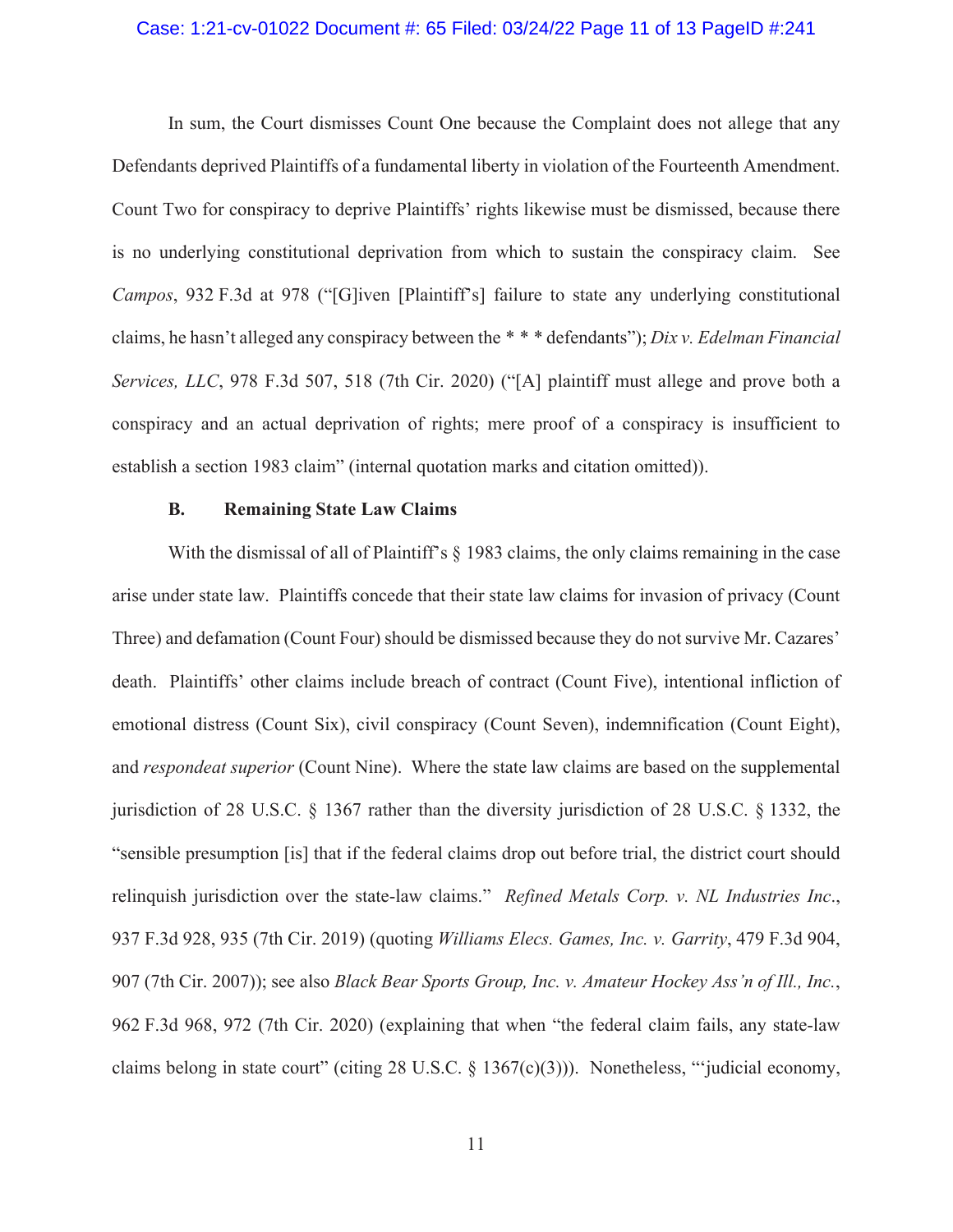### Case: 1:21-cv-01022 Document #: 65 Filed: 03/24/22 Page 12 of 13 PageID #:242

convenience, fairness and comity may point to federal retention of state-law claims \* \* \* when it is absolutely clear how the pendent claims can be decided.'" *Donald v. Wexford Health Sources, Inc*., 982 F.3d 451, 461 (7th Cir. 2020) (quoting *Wright v. Associated Ins. Cos. Inc*., 29 F.3d 1244, 1251 (7th Cir. 1994)).

Here, having dismissed the federal law claims, the Court declines to exercise jurisdiction over the remaining state law claims. This is not a case where the balance of factors tip the scale towards a federal decision of the state-law claims. Illinois law gives Plaintiffs one year from the dismissal on jurisdictional grounds of state law claims in federal court in which to refile those claims in state court. See 735 ILCS § 5/13-217. This is also not a case where it is "absolutely clear how the pendent claims can be decided" to rebut that presumption. See *Donald*, 982 F.3d at 461. For example, the parties' briefing on whether the Plaintiffs' claims for intentional infliction of emotional distress survive the Illinois Survival Act, 755 ILCS § 5/27-6, whether the Tort Immunity Act, 745 ILCS  $\S$  10/6-106, apply to the paramedics' provision of care, and whether the paramedics were acting within the scope of their employment, raise issues of state law that an Illinois state court would be well suited to resolve. Moreover, Plaintiff's claims for indemnification and *respondeat superior* liability depend (at least in part) on how the underlying claims are resolved. Finally, this is a situation where "substantial judicial resources have not been committed to the state law counts of Plaintiff's complaint." See *Brooks v. City of Chicago*, 2012 WL 13570, at \*7 n.6 (N.D. Ill. Jan. 4, 2012). Accordingly, the Court will follow the general rule and dismiss the state law claims.

#### **IV. Conclusion**

Plaintiffs have failed to allege the deprivation of a fundamental right. Thus, and for the reasons stated above, the Court grants the motions to dismiss [19, 22]. Plaintiffs' § 1983 claims